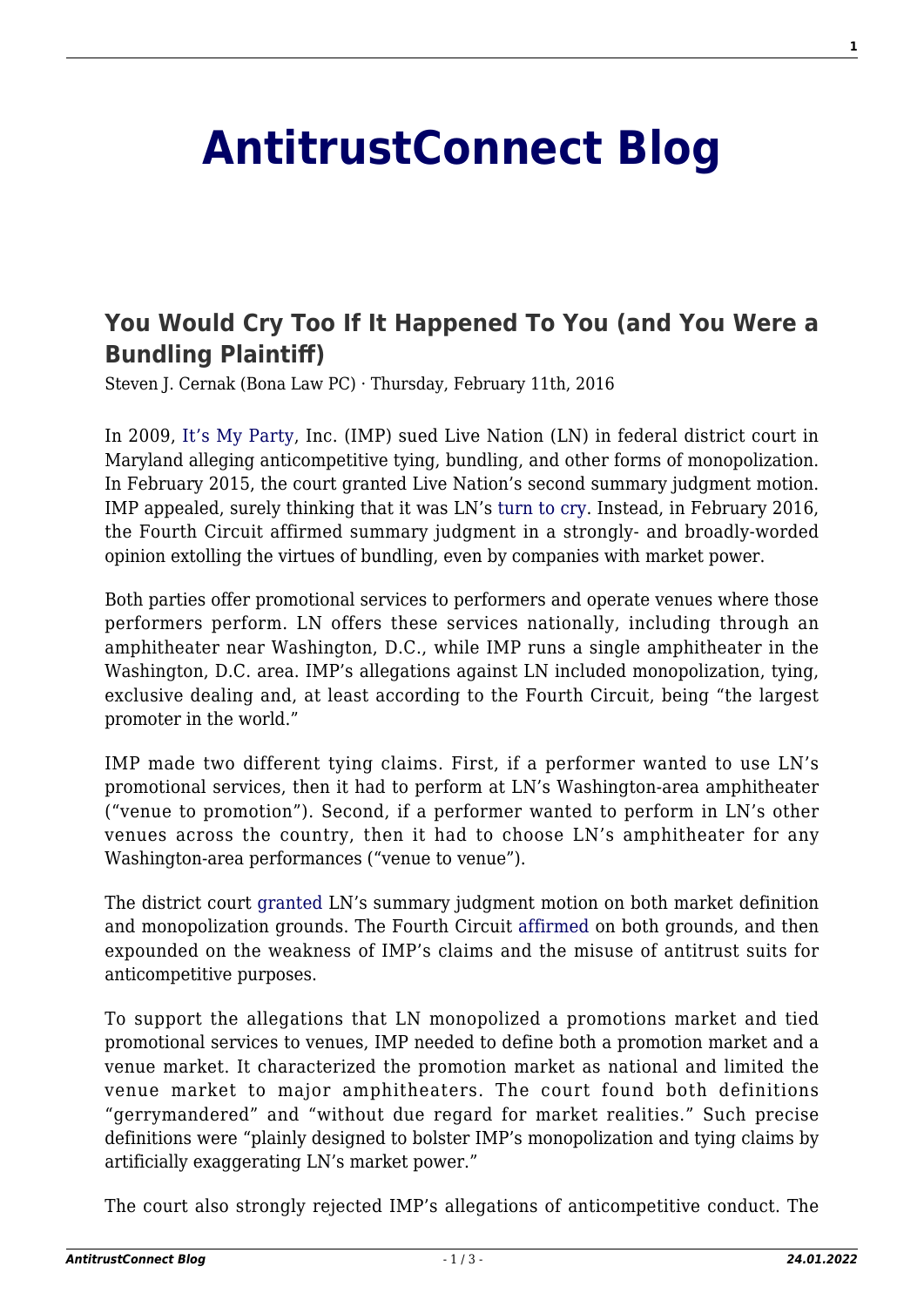court focused on IMP's two tying claims, especially the "venue to promotion" claim. The court referred to tying claims as bundling or packaging and explained that such practices can be anticompetitive only if the dominant seller coerces the consumer into buying the tying product. If the consumer can resist such coercion, effectively telling the seller "[you don't own me](https://en.wikipedia.org/wiki/You_Don't_Own_Me)," then such bundling is merely "ordinary market behavior," even by a seller with market power.

The court explained that IMP's view of tying improperly ignored this coercion requirement:

IMP argues that tying occurs any time a seller who has market power over product A offers it for sale together with product B. But merely offering two products in a single package, allowing each to enhance the appeal of the other, is not itself coercive. Otherwise, the seller would be guilty of anticompetitive conduct even if buyers in fact preferred and freely chose to buy product A and product B together… To allow tying doctrine to swell to the point of prohibiting such legitimate means of competition would make antitrust law its own worst enemy.

Even if IMP had properly pled coercion, the evidence for it was insufficient. According to the court, IMP's "cherry-pick[ed] excerpts" of LN's emails with performers during negotiations never said that performers must buy both products from LN. Also, several agents for performers testified that they were not forced to purchase both. IMP claimed that such testimony was "shaded" because of fear of LN's power. The court rejected this explanation: "But if pure speculation by a competitor were enough to prove the opposite of what consumers describe is happening in the market, then antitrust defendants should surrender every time a rival files a complaint."

Moreover, the court found ample evidence of the lack of coercion and tying. Fourteen percent of the performers who used LN's promotional services used *IMP's venue* when performing in the Washington, D.C. area. IMP's expert did a regression analysis purporting to show performers disproportionately using LN's promotional service when performing at LN's Washington venue. The court rejected the analysis because it ignored a host of other reasons why LN's venue might have been chosen: LN's greater compensation to the performers; the performers' greater efficiency when using the venues owned by the promoter; and the potential superiority of LN's venue. As the court explained, "intrinsic superiority of the 'tied' product would convince freely choosing buyers to select it over others without any coercion from the seller."

IMP's venue to venue claim failed for the same reasons. In fact, the evidence showed that more than 25% of the performers who performed in an LN venue in another region where LN had the only venue still performed in *IMP's venue* when in the Washington, D.C. area.

IMP also claimed that LN's "size and scope … and exclusive access to venues [was] so dominant that the network itself deters entry into the industry and unfairly disadvantages localized competitors like IMP." The court responded with several

**2**